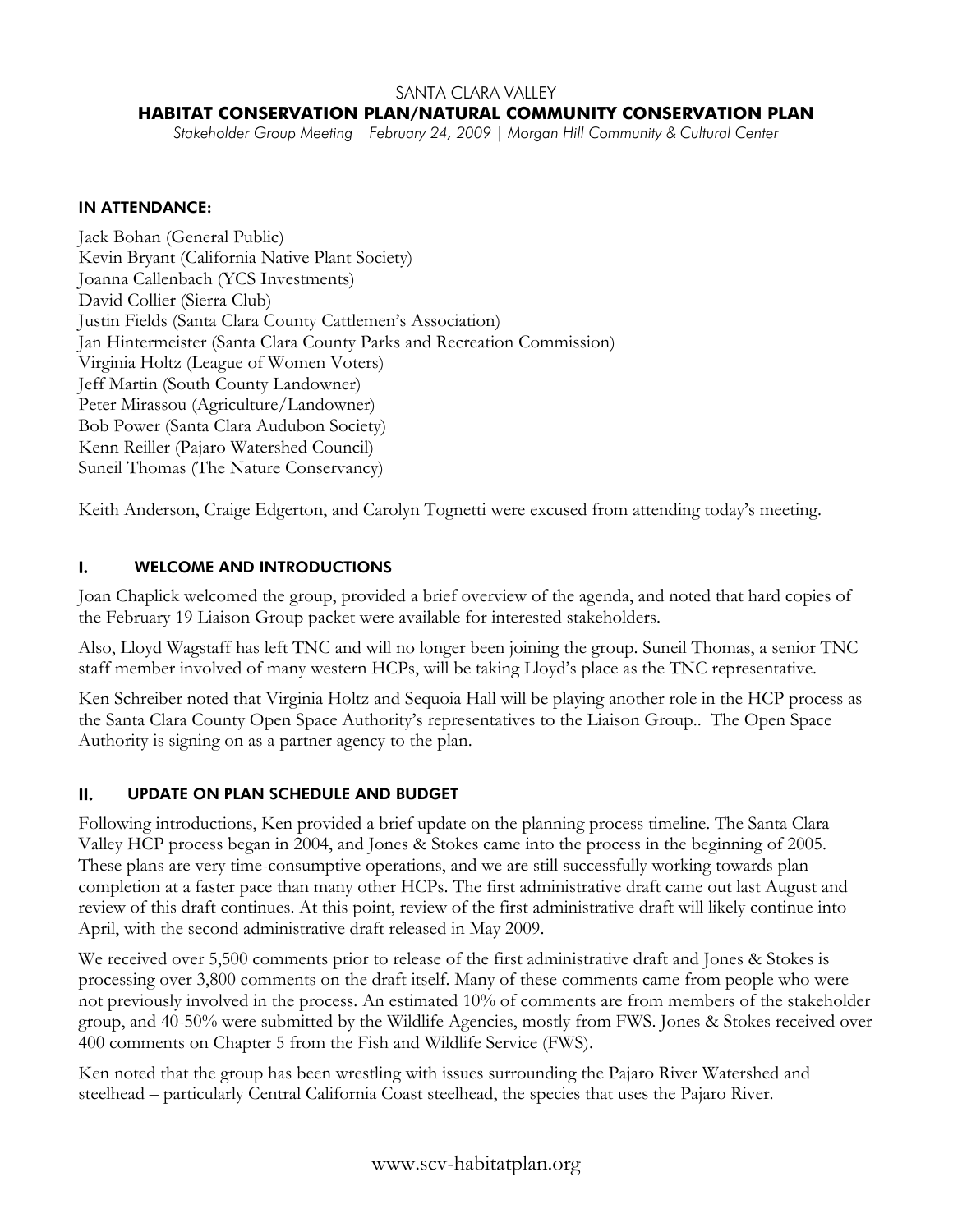This is a difficult set of issues because this particular species is under serious threat. A challenge is that there relatively few covered activities in the Pajaro Watershed and the Wildlife Agencies want extensive species restoration efforts. For this reason, there is an interest in aquatic conservation strategies. One suggestion has been to release the second administrative draft without the aquatic conservation strategy.

We are still aiming for final plan adoption in the last part of 2010, though at this point our timeline is fairly tight. The next Liaison Group meeting takes place April 16<sup>th</sup>, 2009, and will be an important part of resolving these issues.

Jerry Smith provided background related to the issues at play with the conservation strategy for steelhead. Jerry has been on scientific teams for recovery plans for three steelhead populations. When a species is listed, this essentially creates a situation in which stakeholders and Wildlife Agencies find themselves in a grey area between species recovery and species protection. The NCCP requires progress towards recovery while the HCP requires species protection. To expect recovery as the outcome of a HCP is fairly optimistic given that very few species ever recover. Recovery criteria for steelhead define different geographic strata, and species within each stratum must experience recovery in order for the species to be de-listed. San Francisco Bay species will remain listed as long as there is an Endangered Species Act. In terms of the Central Coast, Big Sur species are doing fairly well but Pajaro and Salinas are not doing very well, so delisting Central Coast species will likely not happen. As a practical matter, these species will remain listed forever.

David Zippin added that recovery criteria are unreasonably too high, and given the expanding population and the expansion of land uses that are removing habitat rather than creating habitat, it is very difficult to meet these criteria. HCPs don't always contribute to recovery because they minimize and mitigate to the maximum extent practical. Even NCCPs are only required to contribute to recovery, unless circumstances are considered extenuating, which is very rare. Currently, we are facing an issue with the National Marine Fisheries Service (NMFS) in that they have the expectation that this plan should recover steelhead in Santa Clara County. This is not reasonable nor is it feasible, but this is their expectation.

Ken noted that in the last 12-18 months, NMFS staff is completely focused on steelhead recovery. NMFS does very few HCPs in California, and so it may very well be that their thinking related to the recovery plans has influenced their approach to the HCP.

Pat Showalter expressed disagreement with the earlier statement about NMFS' expectations. She doesn't think that their expectation is that we are going to recover the species, but NMFS does believe that the majority of recovery in the County is going to occur under this plan.

She also stated that the HCP focuses on future actions, rather than past actions. David noted that this is a big sticking point, because NMFS would like to see this plan correct the mistakes of the past.

David Collier asked if it is possible in the document to put actions on a sliding scale based on what we think we can reasonably fund. This is not to say that we do not want to do other things, but that they are not currently feasible in the county. That way, when it comes to future opportunity and future funding, the plan would serve as a blueprint.

David noted that this section is part of the plan. However, the challenge is that we are only going to get credit for what we can commit to. The section called "Conservation in the Study Area beyond Habitat Plan Requirements" points to other programs in the future and will be expanded as the plan continues to develop. This does exist in the context of land acquisition but this can and very well may change depending on the final commitments made in the plan.

Ken said that from a budget standpoint, we are 85% into plan development. Stopping the process or slowing it down will actually cost more than it will to push forward and complete the plan. The expectation is that we keep to our schedule and budget, which will have implications for all local partners that we need to remain sensitive to. Provided we keep plan development moving forward at the current pace, we should be OK.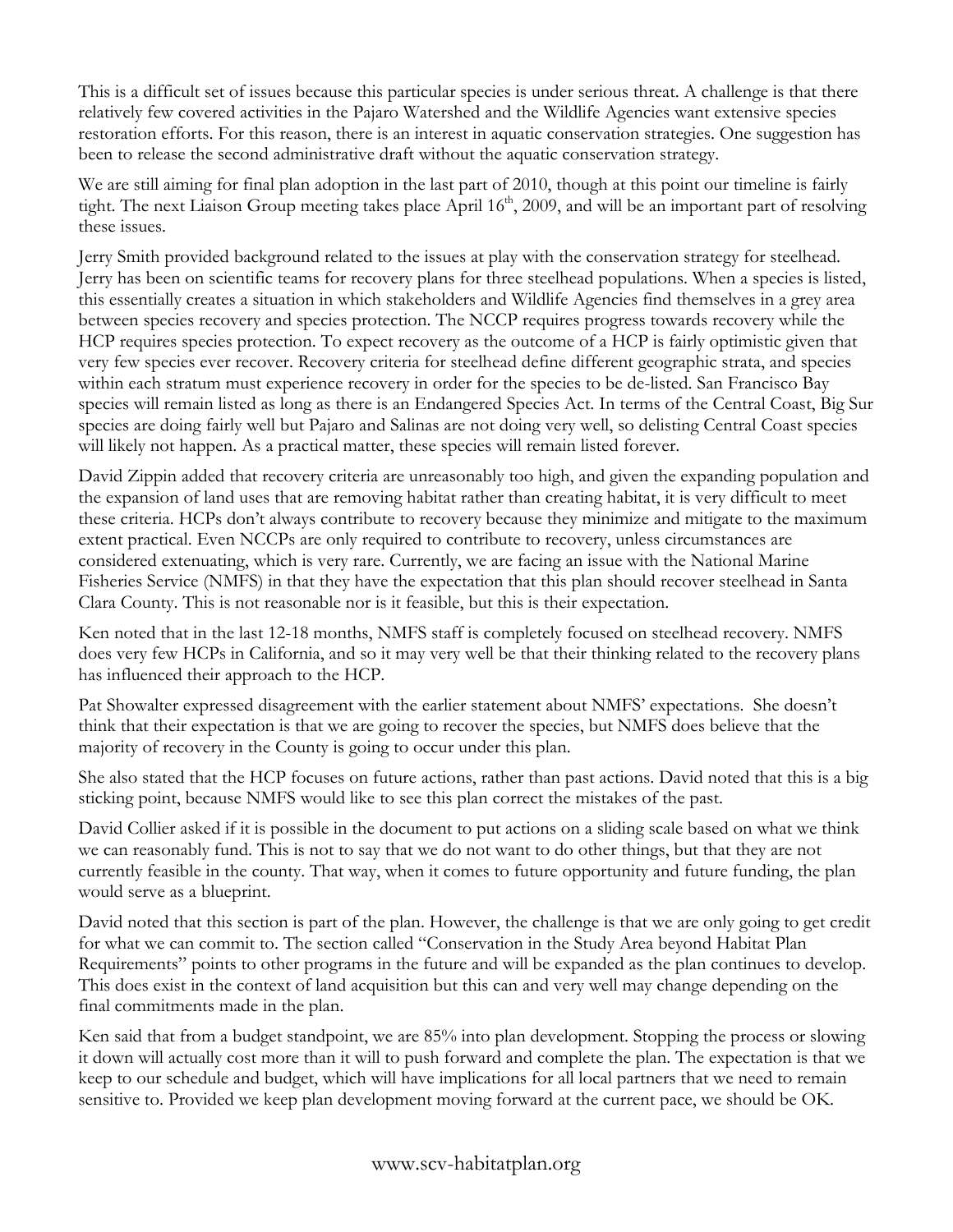Peter Mirassou asked if County Parks land acquisitions are built into the plan implementation budget. Santa Clara County is pursuing a number of acquisitions that will count toward the Reserve System. This would be applied eventually toward the budget of plan implementation. Also, we have applied for Section 6 money, or federal planning grants, and we have \$185,000 that we may lose if we stop the process or slow it down. This is because the time period will expire and Agencies may not be willing to extend this, particularly if we are not making a reasonable, good faith effort to continue according to schedule.

# III. REVIEW STATUS OF FIRST ADMINISTRATIVE DRAFT --- LIAISON GROUP REVIEW

# **A) Wildlife Agency Significant Issues Overview**

Ken noted the need to pass over review of the significant issues table provided and instead discuss the most controversial issues where progress is being made.

# **B) Pajaro Watershed Aquatic Conservation Strategy**

We have already talked quite a bit about this issue, it is complicated, and there are more meetings scheduled with the Wildlife Agencies. Kenn Reiller noted that redundancies exist in the Pajaro Watershed Conservation Strategy, and asked the group if they should consider formalizing interest in participating in projects/events outside the county or study area that work towards the plan vision. On March 18, the Army Corp of Engineers is going to come to Watsonville to talk about the \$400M flood projection project, which includes Sal Si Puedes Creek. This project has committed state funding, and with this project and others like it opportunities arise to participate in plan implementation in Santa Cruz County. Kenn was recently appointed to a committee that will oversee this Corps project. Chapter 5 discusses the plan's vision for the future and notes events such as these as opportunities.

Ken responded that at the stage we are in, we are focused on the study area. About a year and a half ago, effort was made to look at habitat land just beyond county/study area boundaries. The take-away from that experience was that - as far as this process goes - we need to stay in the study area in terms of analysis and conservation actions. At this point, it would be very difficult for the HCP to become actively involved in this effort. In the future, when the Implementing Entity (IE) is in existence, the focus of discussion could possibly change because, as well all know, conservation doesn't stop at the county line.

Kenn asked if Chapter 5 includes placeholder language noting this possibility. David Z. confirmed that there is. In addition one of the roles of the IE that is identified in Chapter 8 is coordination with other land and water management agencies outside of study area.

Ken also noted that there is concern among local staff that the habitat plan is tied into requirements outside of county. If for some reason there is a commitment to do something in Santa Clara County and these efforts are not successful, then there is concern that the County may become obligated to do restoration or some other conservation work outside of the county.

Jerry noted that Sal Si Puedes is a migration corridor but does not provide rearing habitat, and so there is not redundancy created with respect to spawning.

David Collier voiced concern over the lack of analysis or an overly narrow analysis that doesn't spill over into other areas. Ken noted that he may have misspoken. While there is concern related to the obligation to implement conservation action in other areas, we are involved in analysis outside the study area and recognize the importance of broader scale analysis that crosses county lines.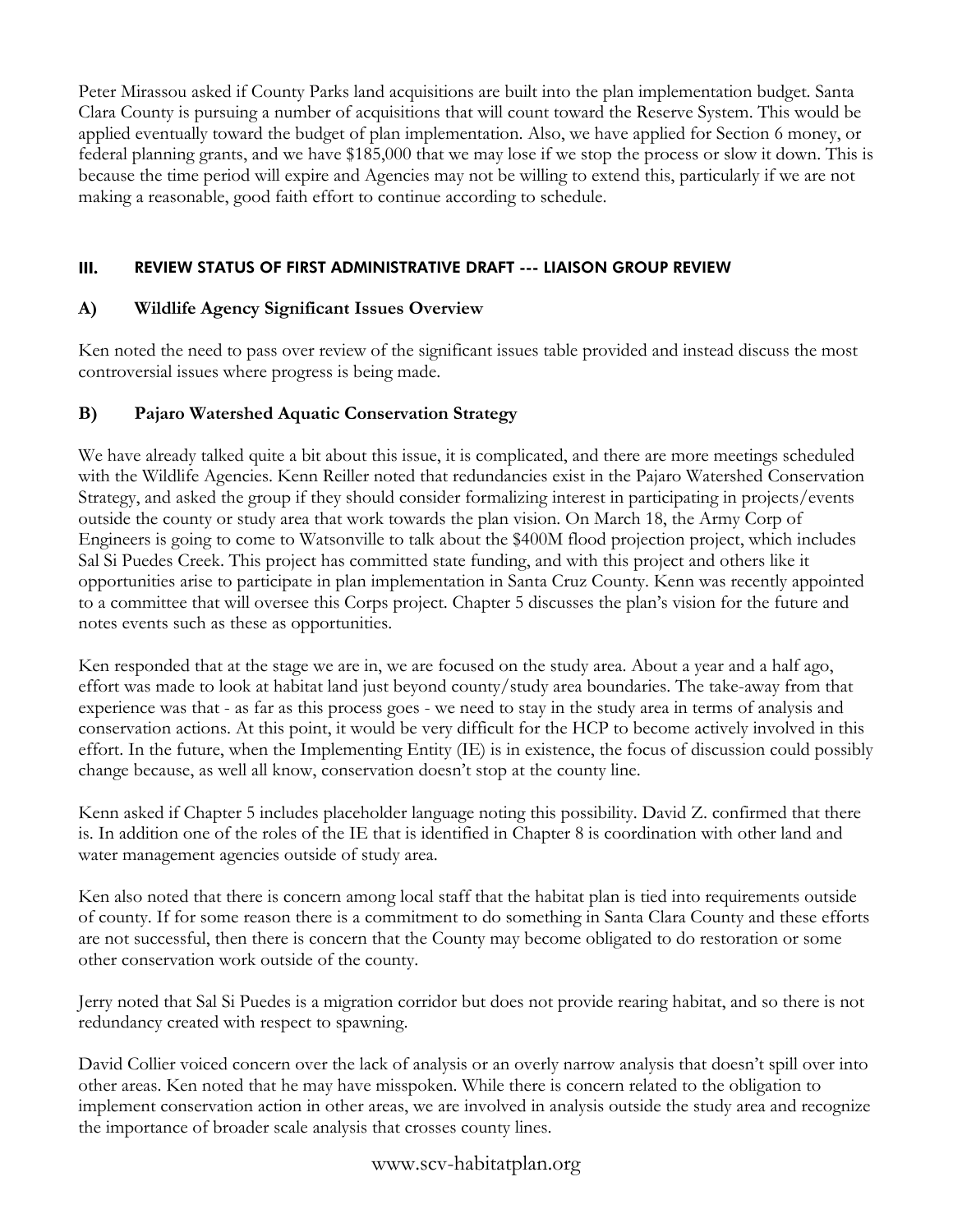# **C) Stream and Riparian Setbacks**

Ken provided a brief review of the major issues at play with respect to stream and riparian setbacks. We have struggled with stream and riparian setbacks for quite a while – there have been at least 10 meetings with local stakeholders, as well as the Wildlife Agencies. The Liaison Group packet includes proposals to the Wildlife Agencies. The sticking points occur in a few places:

1) Stream setbacks will apply to streams in incorporated and unincorporated areas. The history has been that stream setbacks are controversial issues.

- 2) Defining what constitutes a stream: what is a stream and how far up the stream corridor does it go?
- 3) Many Wildlife Agency concerns relate to siltation and preventing silt from moving down the streams. However, historically, the primary function of these streams is moving silt down into the valley. If the target is to stop siltation, are you setting yourself up for failure from the beginning?

Ken referred to two Jones & Stokes figures illustrating stream setback conditions. The HCP addresses streams in a couple of situations: streams with banks of less than 30% slope and those with slopes greater than 30%. Another item of discussion is where riparian vegetation exists and how far back riparian vegetation extends. In urban areas, most decisions have already been made so there are few opportunities to impose extensive standards here. In areas that have not yet been developed, we are looking at areas of less than 30% slope having a setback extending 150 feet from the bank at bank full condition and, in the case of streams with banks with slopes greater than 30%, extending 200 feet from bank full condition. In cases where the riparian vegetation extends beyond these setbacks, the setbacks will be widened in order to create a vegetation buffer.

There is a desire among many partners to put a variance process into place, given that setbacks may constitute a take for many riparian parcels of limited width. There is a need to balance the width of the setback, the width of the parcel to which it applies, and how you design exceptions to avoid take.

Text is still being worked on and is in draft form. The County is talking about a broader review process involving public meetings and the planning commission, etc. because we know how sensitive this issue is in certain areas of the county.

Kenn briefly discussed inverse condemnation issues that he has run into in his work in earlier years. Since streams fall into the category of geologic hazards, dedication requirements should be based on what a stable channel would look like at bank full, first terrace, and 100-year flood conditions.

Ken noted the difficulty in finding the balance here. There are certain site-specific conditions that have a public safety requirement, and local jurisdictions have flexibility in imposing standards. Another issue here is that 50-70% of streamside property in the unincorporated areas is undevelopable with a very wide stream setback. The question then becomes how to create a variance without requiring that all property owners be required to go through an over-burdensome regulatory process.

The current attempt is to set a minimum that most can work from and that can be used as a basis for sitespecific analysis. According to Jerry, a good reason for establishing setbacks is to filter sediment, runoff from impervious surfaces, and pollution resulting from urbanization. At the same time, if runoff and pollution is being run through a culvert directly into a stream, then a required setback may not accomplish your goals. In this situation, the requirement is more about physical space and is no longer about the space's intended function. There is no language here addressing that reality.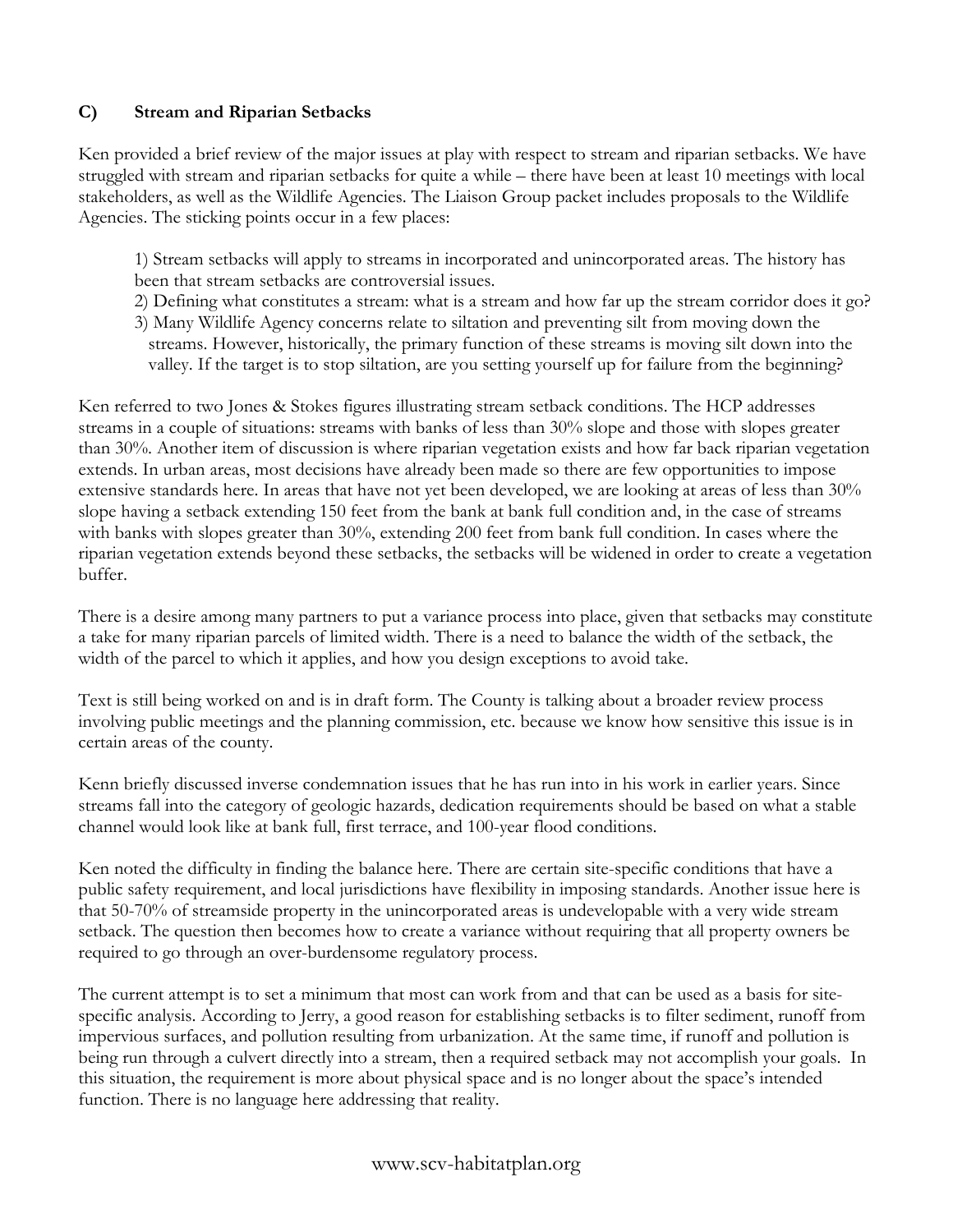Pat noted that Jerry is describing the science of what we want to do. A few years ago, based on this science and the knowledge that 50-foot setbacks were not effective, the Water District attempted to create a greater setback requirement that was met with quite a bit of resistance from cities and counties. The Water District created a model ordinance and streamside guidelines, and encouraged their adoption and use at the local level. However, cities decided that they wanted their planners to make these decisions. Joan asked Pat to follow up on this issue and to let the group know which communities adopted the model ordinance. (Note: Pat sent materials after the meeting in responses to these questions. Please see end of document for Pat's response and the related, attached document titled "Riparian Corridor Protection Measures 022609".)

There is the expectation on the part of the Wildlife Agencies that this kind of requirement will exist. Setback protections are an essential part of the aquatic conservation strategy and strategies for covered species such as least bell's vireo, which are completely dependent on riparian vegetation. The reason this proposal has gone further is that it has support from many agencies and many side benefits in terms of recreation and aesthetics.

One stakeholder asked if there are ongoing public meetings to address this subject. According to Ken there will be, but we want to highlight this as part of the public HCP review process because of the importance of this issue.

Joanna Callenbach shared with the group that she attended and observed the most recent Liaison meeting. Agencies are expected to make the determination in terms of what is a covered stream. In terms of implementation, how will definitions be created? David showed a new figure that will be part of the second administrative draft. These are defined in Condition 11 and are part of Liaison Group packet.

Jerry noted that there is a fish map that is part of the HCP that maps out many of the fish-related stream categories. This base map will cover most situations but there may be questions about where specifically these boundaries change. Figure 3-11, part of first admin draft, provides description of how streams are characterized. David agreed with Jerry in that the trick is where categories change. These transitions will have to be mapped at parcel level during implementation.

Streams with banks of greater than 30% slope with proposed 200-foot setbacks are in areas where these setbacks will have little impact on development. The 150-foot setback would apply to other places, including Gilroy and along Uvas Creek.

In response to comment from Joanna, David Z. noted that yellow-legged frogs are totally coincident with fish and so yellow-legged habitat should be defined as fish-bearing creek. Red-legged frogs could be in a lot of places, including streams and off-stream ponds. Therefore red-legged frog protection and recovery efforts will focus on restoration of ponds and off-stream wetlands. In other words, there is a package approach for that species, which is why we focus stream setbacks on fish - this is really the only place they exist.

Kenn noted that since this is a hybrid HCP (map- and process-based plan), it would be interesting to look at streamside areas in geologic hazard zones that are not developable in first place, and use a process of analysis to justify the imposed environmental setback. He also argued that removing siltation is not an HCP task, but rather the responsibility of the regional water quality control board (RWQCB). David stated that all three Wildlife Agencies would argue that sedimentation is part of the HCP and under their jurisdiction. Also, there are several categories of geologic hazard, and simpler is better in terms of choosing battles to fight here.

Jack Bohan asked, how does this operate under the HCP? Ken noted that fees are used primarily to buy land reserves, which would have streams in them, but the thinking is not to purchase riparian setback areas. David Z. added that this would apply to any covered activity, meaning that agencies and developers coming into local cities would need to comply with the setback condition.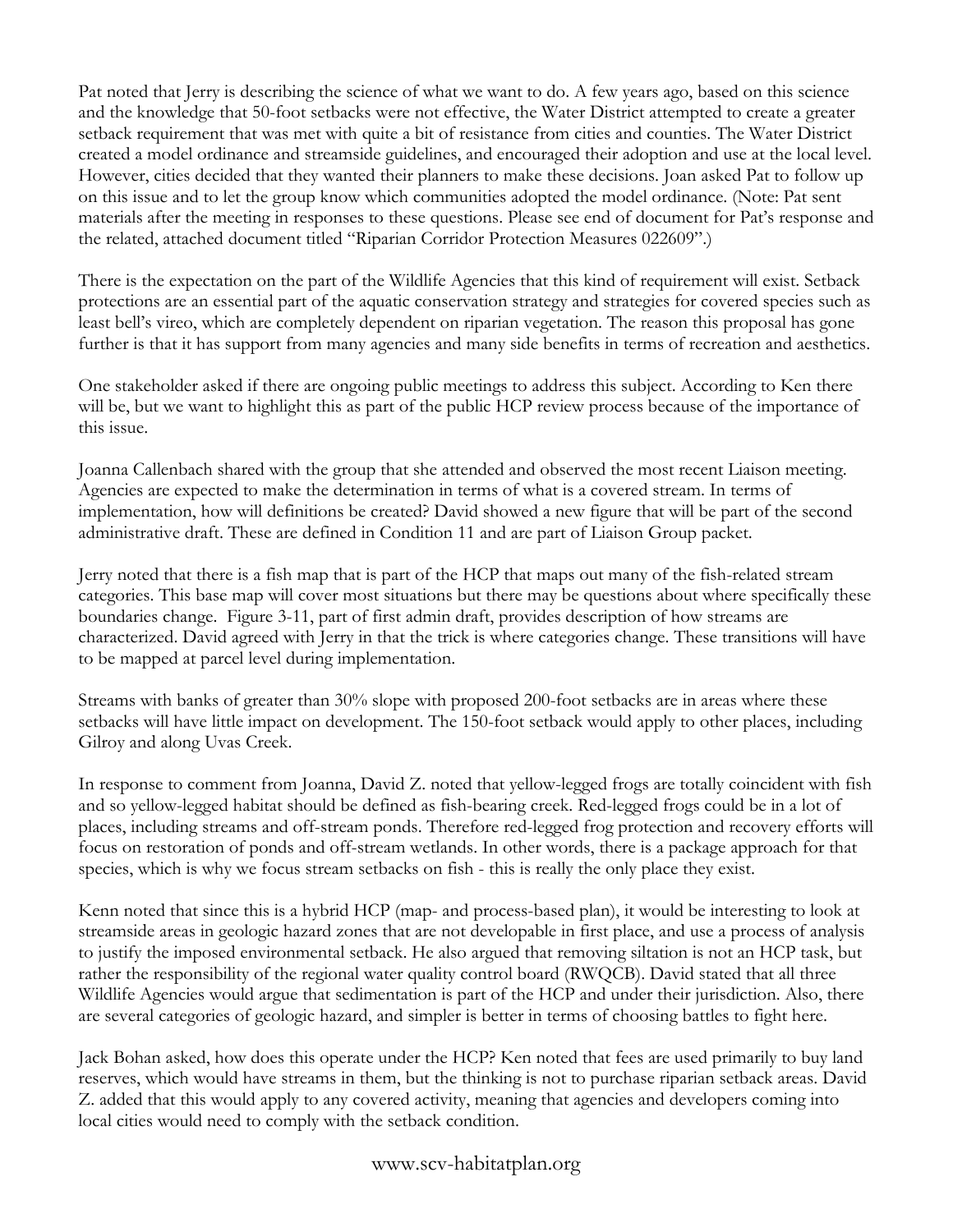Jeff Martin asked if the adoption of setbacks was more of a regulatory action that imposes additional fees than a permitting issue. David Z. said that we need to preserve the basic functions of streams where they exist because they are irreplaceable resources. New development in the future that will have benefit of this plan needs to preserve the basic function of stream corridors – hence setbacks. Cities will need to adopt ordinances to set fees, and these same ordinances will establish setback requirements. This is an essential component of the HCP, and not an extra.

Jerry also mentioned that the issue of streamside setbacks is different from establishing the Reserve System because of the implications of water management upstream and throughout the system.

Bob Power asked, is the biggest issue that this is new and will require a lot of change from counties and municipalities? Is this a radical departure from what is currently in place? Ken said that he is not sure of the answer. The City of San Jose is the only municipality in the jurisdiction that has existing setback ordinances. The current working condition is part of the Liaison packet – please review and provide comments and we can work into the next draft. According to David Z, they have already received comments from FWS, so changes responding to these comments will be part of the next iteration.

David C. noted there need to be minimum requirements in the plan, plus process requirements. When it comes time for plan adoption, we can help to frame the argument by pointing out the real impact of these setbacks. It could be that this is relatively small given the overlapping restrictions (pre-existing regulations) – this reality could ease the path to setback adoption.

Jeff noted that Jerry's argument about the space created versus the function provided by a setback and the role of culverts is an interesting one. If what you're after is reducing contamination then on-site stormwater management is the way to think of it. But this is an aquatic concern. From the riparian standpoint (i.e. least bell's vireo), this is something different.

Jeff stated that setbacks feel like an earmark. In addition to funds related to mitigation fees, how many additional costs are there?

Ken noted the need to look more closely at plan conditions – this is where site-specific property conditions occur in the document. Jeff then asked, does this mean that if you drill a well, you need to be covered under the plan? Ken said not necessarily - regulation would have to come through the County and Water District.

Should there be a consideration given to locating a well as far away as reasonably possible from a stream, or in a location that minimizes drawdown to streams? Is there a way to regulate well locations to minimize drawdown? This issue came up in process a few years ago, where wells were required to be located a minimum of 300 feet away from streams.

Jeff continued by asking, does this plan go beyond collecting a fee for habitat mitigation or does it in fact intend to go about mitigation itself by setting up setbacks and other conditions? David responded that the purpose of regulatory standards is to minimize and mitigate. Fees are intended for mitigation and we still need to minimize impacts on site. With this plan, we have de-emphasized the minimize standard and have focused on mitigation because we can make the most progress and be most economically efficient using this approach. However, he minimize standard can't be ignored, and stream setbacks are an important part of this.

Jeff asked, at the end of the day is there a simple way to determine which plan conditions effect his property rights? David Z. noted that Chapter 6 is most related to survey requirements, but will only apply to a small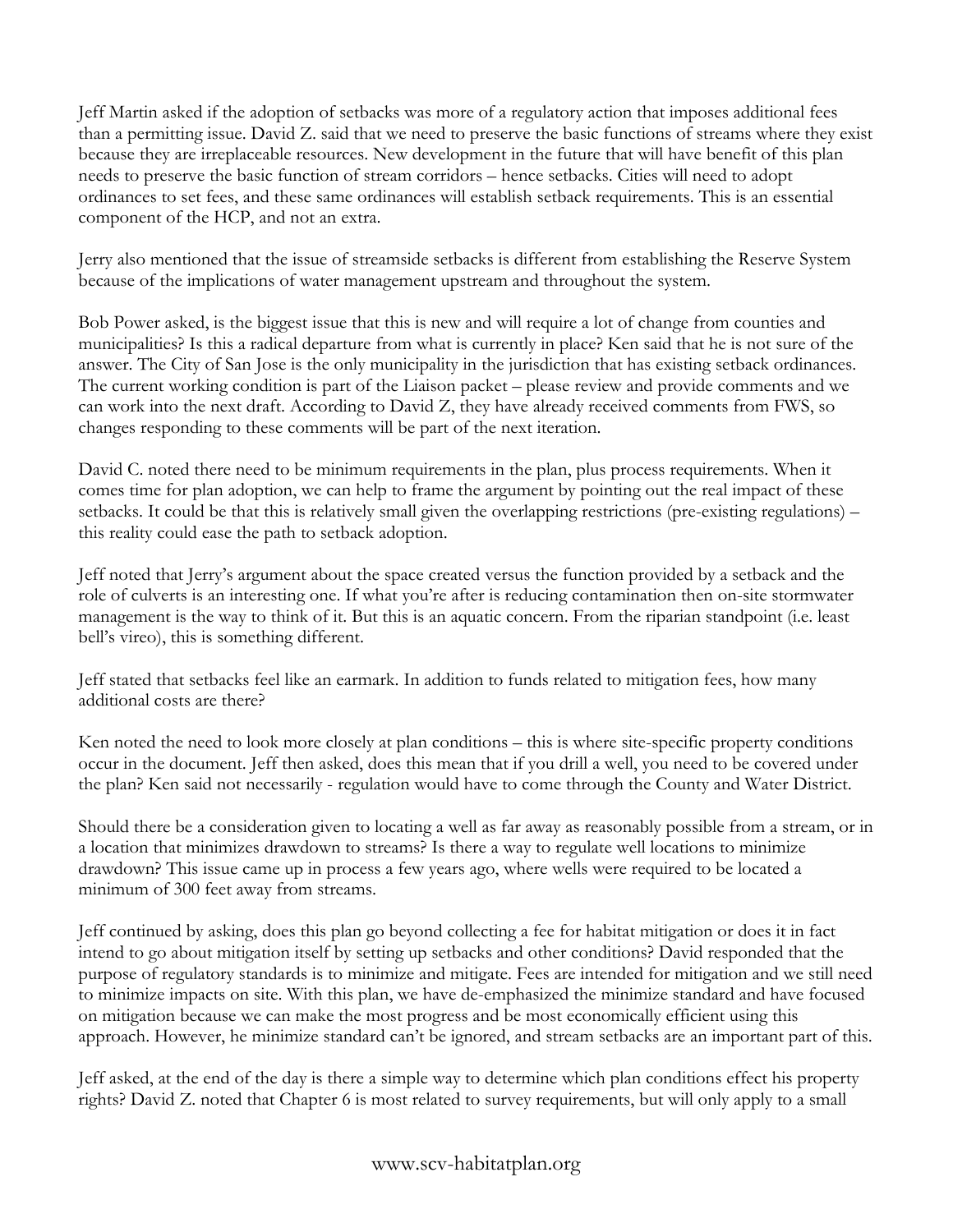subset of projects. County staff members in particular have been very good about coming back and asking the group to balance the need to minimize impact and mitigate.

Pat also noted that one important benefit of the plan is that conditions will be uniform over the entire study area, and that this uniformity will be advantageous in anticipating requirements to landowners.

Jeff stated that it is only fair that there is a place where a property owner can come and find out what conditions apply to them. David Z. responded that they are creating a template form so county planners can help property owners. This is also why the conditions are in one place – they are quite detailed, but they can all be found in one place in the plan.

For example, stream setback conditions will be in Chapter 6 as part of the conditions on covered activities.

One stakeholder asked, will there be a map that will demonstrate transitions from stream types? Ken noted that Category One streams throughout the study area are mapped but are very difficult to read at this scale. The County will maintain something like this (i.e. a map of transitions from Category One and Category Two stream), but this map won't be in plan. One stakeholder noted the potential benefit of a web-based database accessible to anyone.

Jack stated that this plan has become more and more map-based. According to David, there has been no choice here – streams are where they are and conditions on particular parcels are relevant to stream and riparian protection.

Joanna agreed that maps would be much easier to view online. Access to these maps is very important for people with land in the study area to understand what's proposed. Ken told the group that the County has begun to prepare for database needs related to implementation and have contracted to develop a framework for how a system can be put in place. He hasn't seen this in other jurisdictions and is excited to see that the County is being so proactive.

# **D) Western Burrowing Owl**

Ken summarized the research that has been done on the western burrowing owl in the study area. An authorized sub-consultant surveyed breeding grounds last spring. This survey is critical in determining how many breeding pairs exist and how successful they are in maintaining a population. The result of the survey is not very positive, and this is not the only area in which population is dropping. Two of the three sites in the county with owls – San Jose Airport and the San Jose/Santa Clara Water Quality Treatment Plant -- are not covered activities. The third site, the VTA Cerone Bus Yard, is a covered activity. The multi-year, multi-site process to develop a long-term plan for the Water Quality site is not part of the Habitat Plan and, given the range of participants, isn't suitable for linking to the habitat Plan for the near future. However, we need to treat owls as if they are listed because within the next five years or so there is a reasonably good chance that they will become listed.

Everyone has interest in the owls and has a stake in getting the owl into the habitat plan. The problem is that the owl doesn't like to be handled, and left to its own devises its prospects for recovery are not good. The result is a conservation strategy that throws everything into owl conservation that we can to not only mitigate impacts, but to gain coverage under the state NCCP. We have received minimal comments from FWS and we are awaiting comments from Fish and Game (the two key agencies in the state with respect to owls). We are waiting for FG to organize their information related to this very difficult challenge.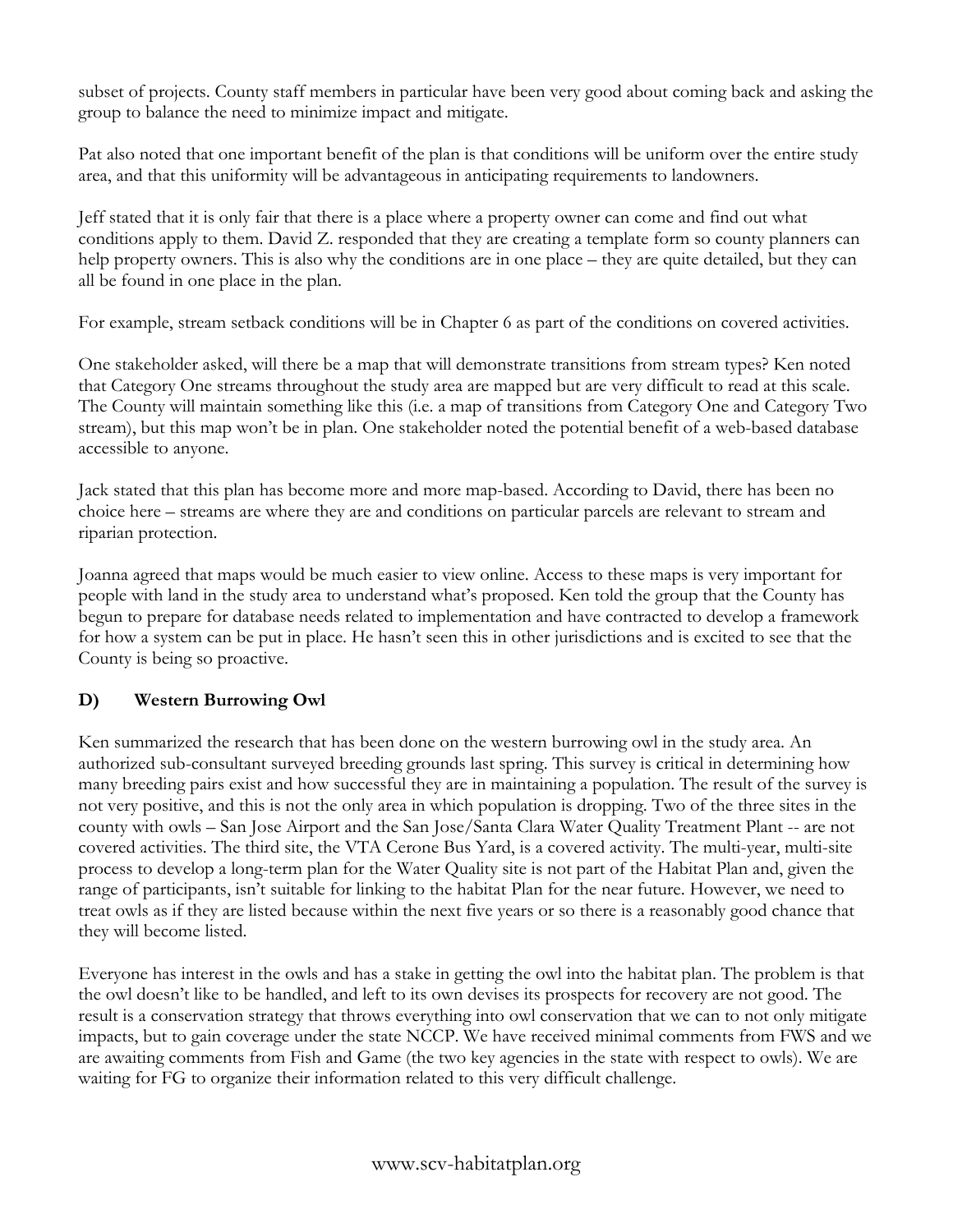Jan Hintermeister explained that this whole area once had the densest population of western burrowing owls in the state and perhaps the world. This was an area that was self-selected by the owls, and the landowners and other concerned agencies and stakeholders have had many opportunities to help them. In the plan, we need to separate the experimental conservation strategies with low probabilities of success from those that have proven, on-the ground success rates. This is particularly the case with respect to owl re-location – there is a very low probability of success unless you're moving them a very short distance. We need to use this information to drive mitigation ratios and to determine the probability of success of different strategies.

Jan also noted stated that he would like to identify one place in the state that has vegetation where owls exist. Have there been any areas without owls, where vegetation has been managed and where owls have been brought in, that has been successful? This is data that we need.

Jan pointed out that there seem to be discrepancies between numbers in Table 5-26 related to expected net changes.

One stakeholder noted the burrowing owl symposium at Mission College. Based on a report that Phil Higgins wrote years ago, a low and tall grass mixture may have habitat potential. Ken stated that Jack Barclay is recognized for his expertise on this area, and FG is pulling in other staff people with extensive owl experience. Comment was also made about declining owl populations in the Brewery Mills area. Mission College had their own building plan that wiped out perhaps half of the owls.

# **E) Fees and Funding Update**

Ken referred to Figure 9-1: Base Development Fee Zones to begin the conversation about fees and funding. There are two different fees that apply to development fee zones: 1) fees related to loss of land; and 2) fees related to negative impacts on water, creeks, etc. There is also a restoration fee, which is separate from these zones. The first administrative draft includes four fee zones: Zones A through D.

Zone A comprises mostly natural lands, which are the richest from a species standpoint. The second category, Zone B, is primarily valley floor that is formerly agricultural or is agricultural. Zone B is disturbed and has less habitat value. Zone C is comprised of small vacant sites less than 10 acres surrounded by urban development (i.e. infill sites). Zone D is considered urban intensification area. Originally, the plan included a proposed fee of \$20,000 per acre on Zone A lands, \$10,000 per acre for Zone B, \$5,000 for Zone C, and \$100 for a singlefamily home located in Zone D.

We've gone back and looked more closely at species differentiation between these areas. First, we asked if the sides of the valley should be split into different fee zones and have determined that this is not appropriate. However, we have concluded that Zone B has more habitat value and so have changed the relative weighting of fees imposed on Zones B and A, respectively, from .5-to-1 to .75-to-1. In terms of species and habitat differentiation, the relative value of Zone C is where we thought it was, about 25% of zone A.

Sentiment existed to drop the Zone D fee. Some argued that this fee was more hassle than it was worth, and the Homebuilders Association had concerns with Zone D fees. Following discussion, we have kept the Zone D fee in the mix for two reasons:

1) Agencies want a fee structure in place to address vehicle emissions and nitrogen deposition. Work out of Stanford has demonstrated that fertilization resulting from nitrogen deposition is overwhelming Bay checkerspot butterfly habitat. The feeling now is that nitrogen impacts have spread beyond serpentine habitat and impact other areas, and that we can tackle this by mitigation of vehicle miles traveled (VMT) through a per trip fee on new development.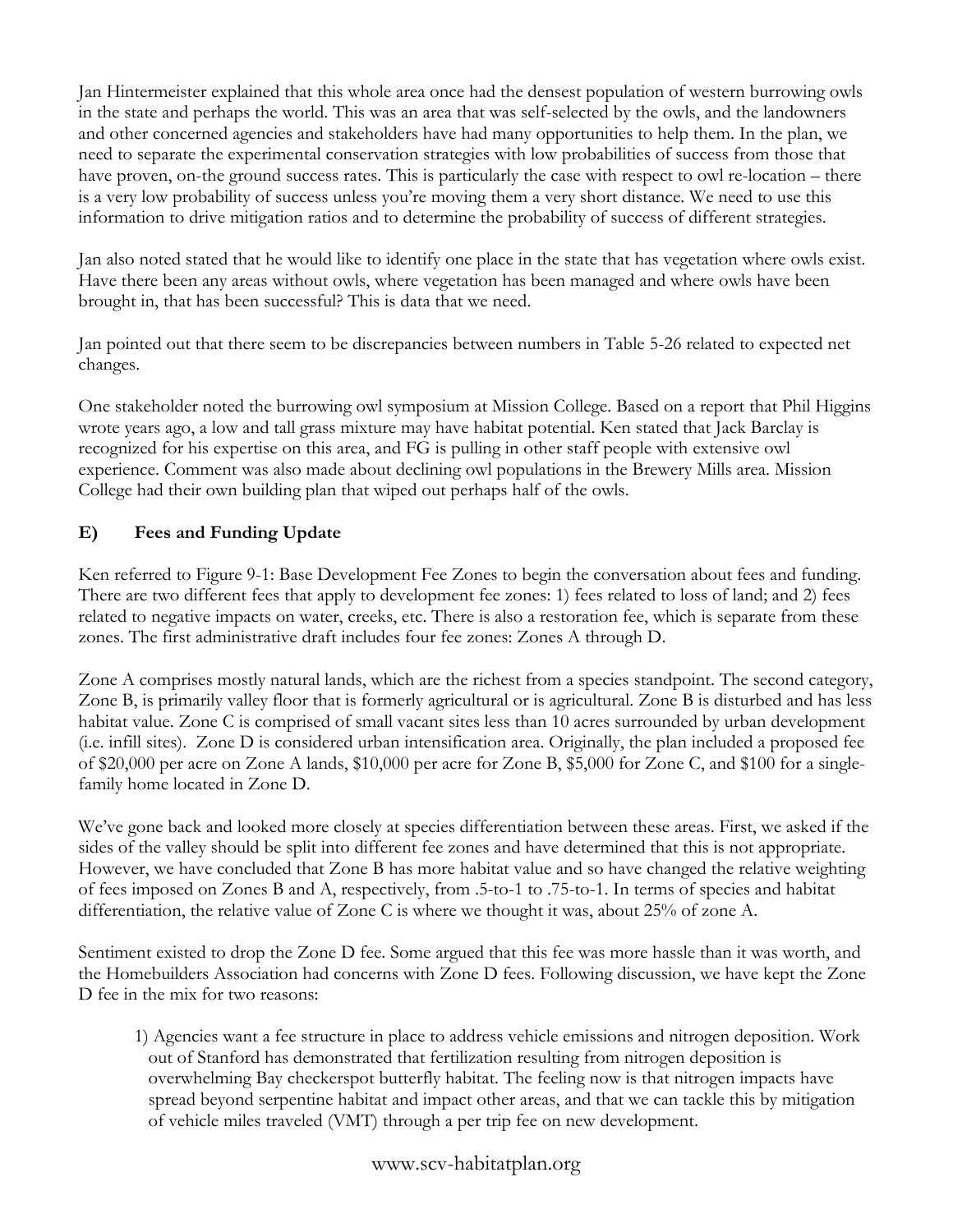2) Zone D fees are also still alive because AB 32 and SB 375 have been passed and the state is looking at guidelines for implementation. The question here is how should development address impacts to habitat and species? There is talk of using NCCPs as the mitigation of choice to address the habitat/natural lands aspect of global warming.

The Liaison packet includes a memorandum with a revised fee schedule and draft impact fee summary for fees per acre. Land use variation for zone D is related to vehicle trip generation.

Jones & Stokes has analyzed the mature footprint of development by looking at the development footprint based on development proposals and creating a buffer to account for impacts to habitat beyond the building footprint. Establishing this buffer could encourage more compact development. The amount of the fee is a small percentage of the site development cost.

We are going back to the implementing bodies with this, and to discuss stream setbacks, Pajaro watershed issues, and burrowing owls. Today you've been exposed to the highest visibility issues related to the habitat conservation plan at this point in the process.

# IV. DISCUSS COMMENTS ON DRAFT PLAN RECEIVED FROM WILDLIFE AGENCIES

There was no detailed discussion on this topic. David C. would like to know how the significant issues that have been settled to date were resolved. At the last meeting, there was a request to provide a written document with this information. David Z. said that he would do the best he can to provide this information.

# V. PUBLIC COMMENT AND NEXT STEPS

There were no comments from members of the public. Joan noted that there will be updates given next month on other important issues. Please email Joan with issues of special interest for next month's agenda. The next meeting will take place on March  $24<sup>th</sup>$ . The meeting room will be on the agenda when it is distributed, but may also be subject to change.

Ken told the group that he has sent an email to determine if the March 11 Mare Island meeting will focus on all issues or the aquatic conservation strategy. He is still awaiting response.

# *Please note the following correction to January 27, 2009 meeting minutes, p. 4 under "Definition of Unforeseen Circumstances."*

The paragraph stating, "David Collier reiterated a point he made previously on a related topic, which is that future, extreme weather patterns cannot be anticipated based on historical events of drought and flooding" can be more accurately re-worded to state the following:

"David Collier reiterated a point he made previously on a related topic, which is that whereas with expected global warming more droughts or more flooding cannot be specifically forecast, more extreme weather events, in general, can be. This implies that we can reasonably foresee either more flooding or more drought – we just don't know which. Hence, more funds need to be allotted to deal with a foreseeable increase, over historical averages, of extreme weather events."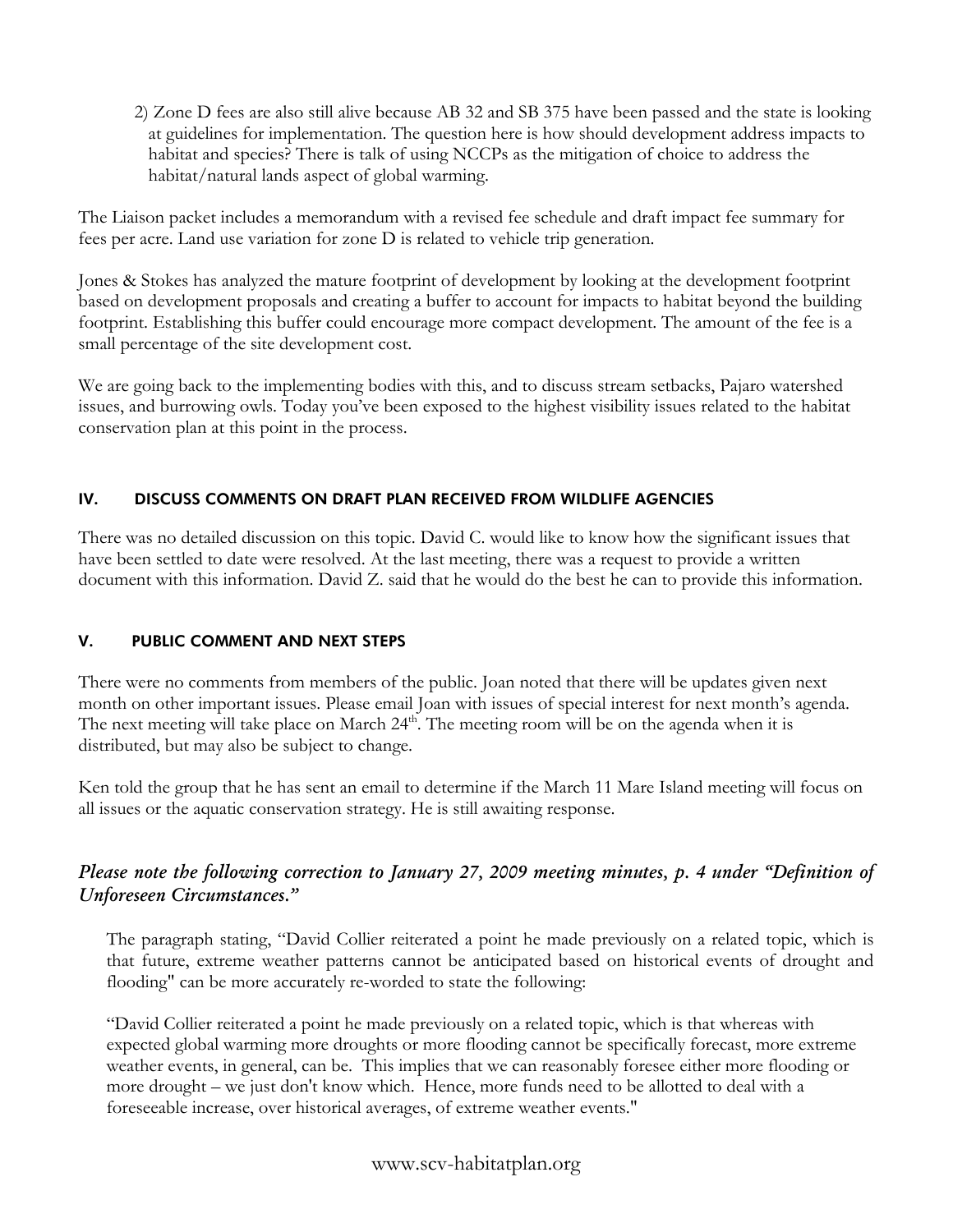# *Pat Showalter's response to inquiry regarding local adoption of model stream setback ordinances:*

Dear Stakeholders,

I wanted to get back to you to respond to questions asked at the Stakeholders Meeting Tuesday. In an effort to develop clear and consistent Guidelines and Standards to protect water and watershed resources throughout the county, and to clarify and streamline the permitting process, the Water Resources Protection Collaborative was convened in 2003. The Collaborative included all the cities in the county, the county itself and the Santa Clara Valley Water District, as well as citizen, business, agriculture and community groups in the county. The guidelines and standards included the riparian corridor protection measures which are summarized on the attached table.

The collaborative met for several years from 2003 to 2007. The entire text of the streamside protection guidelines can be found at http://www.valleywater.org/Water/Watersheds\_- \_streams\_and\_floods/Taking\_care\_of\_streams/\_Guidelines\_&\_standards/Guidelines\_&\_Standards.sht m.

All the local land use permitting entities in the Collaborative agreed to implement the G&S in their jurisdictions according to their local processes and to enact ordinances and/or resolutions to formalize that commitment.

- City of Cupertino Adopted ordinance February 6, 2007
- City of Gilroy Adopted ordinance April 16, 2007
- City of Los Altos Adopted resolution February 13, 2007
- Town of Los Altos Hills adopted resolution May 24, 2007
- Town of Los Gatos Adopted resolution February 20, 2007
- City of Milpitas Adopted resolution April 3, 2007
- City of Morgan Hill Adopted resolution August 22, 2007
- City of Mountain View adopted resolution November 14, 2006
- City of Palo Alto Adopted amendments to zoning and grading ordinances February 5, 2007
- City of San José Adopted resolution February 13, 2007
- City of Santa Clara Adopted resolution March 6, 2007
- City of Saratoga Adopted resolution May 2, 2007
- City of Sunnyvale Adopted ordinance May 1, 2007